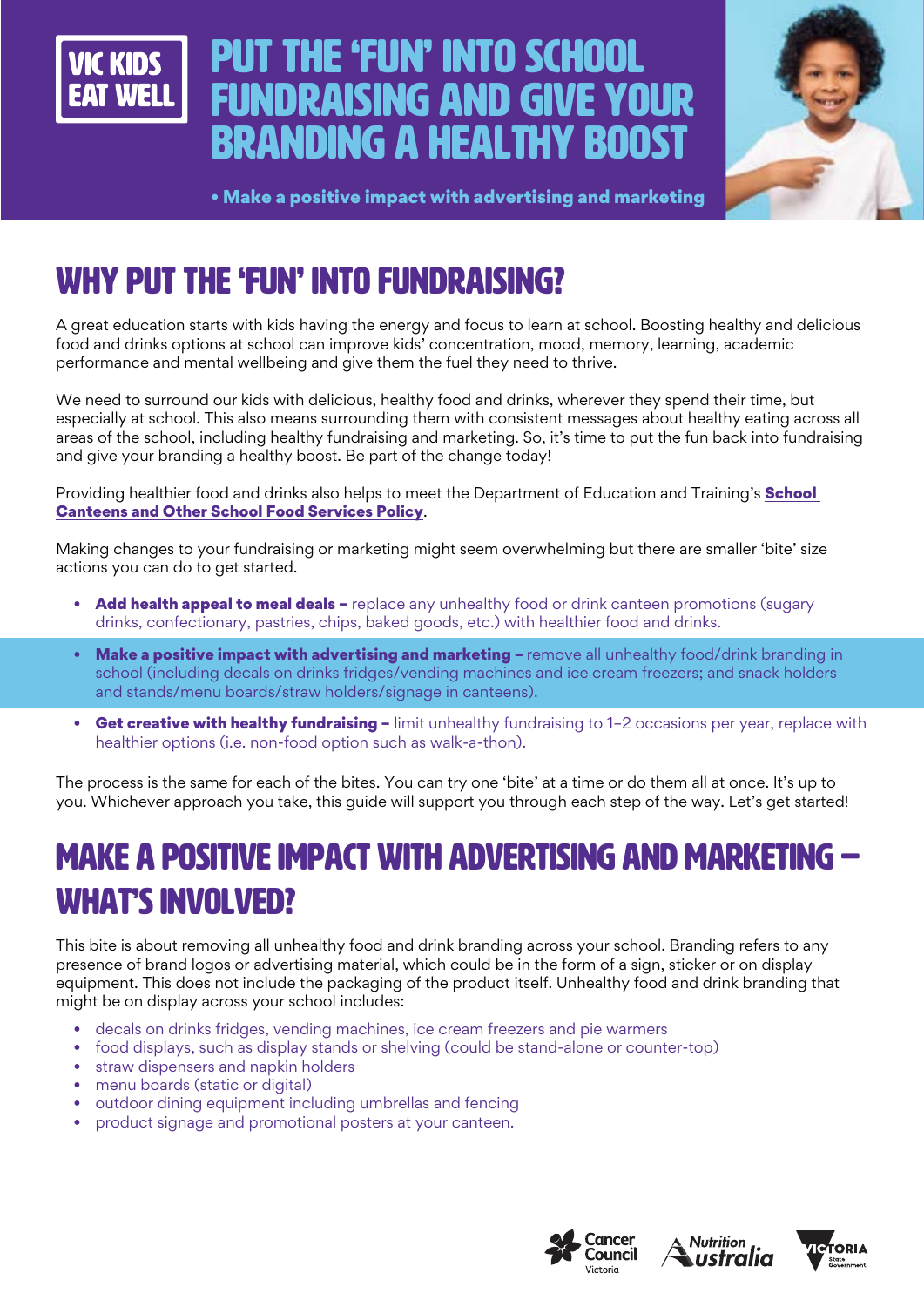To make a positive impact with advertising and marketing, follow our three simple steps:





### STEP ONE: REVIEW

Start by identifying the unhealthy food and drink branding currently on display at your school.

Unhealthy food and drinks include confectionary, sugary drinks, fried foods, pastries, baked goods or snack food items high in added fats, salt and/or sugar, or brands strongly associated with these types of items e.g. packaged chips, lollies, meat pies, chocolate or soft drinks.





### STEP TWO: PLAN

The next step involves planning how you will remove or replace the unhealthy food and drink branding on display across your school.

There are different ways to remove or replace unhealthy food and drink branding on display at your school including:

- Replace branding on drinks fridges, ice cream freezers and/or vending machines. This could be done in two ways:
	- o Cover unhealthy branding with posters of healthier foods (this could be made by students or existing posters such as the Australian Guide to Healthy Eating), or something non-food related such as a school motto or student artwork.
	- o Replace the unhealthy branding with healthier products, if the supplier has an option for this. For example, consider replacing sugary drink branding with their water branding instead.
- Replace equipment, such as getting unbranded snack, straw or napkin holders to replace those with unhealthy food or drink branding. For example, put chocolates and chips in baskets, wooden boxes or glass jars rather than branded boxes.
- Remove promotional material (e.g. posters) on unhealthy food and drink products and replace them with signs that promote the healthy food and drinks available at your school food service instead. Involve students by getting them to design new promotional materials.







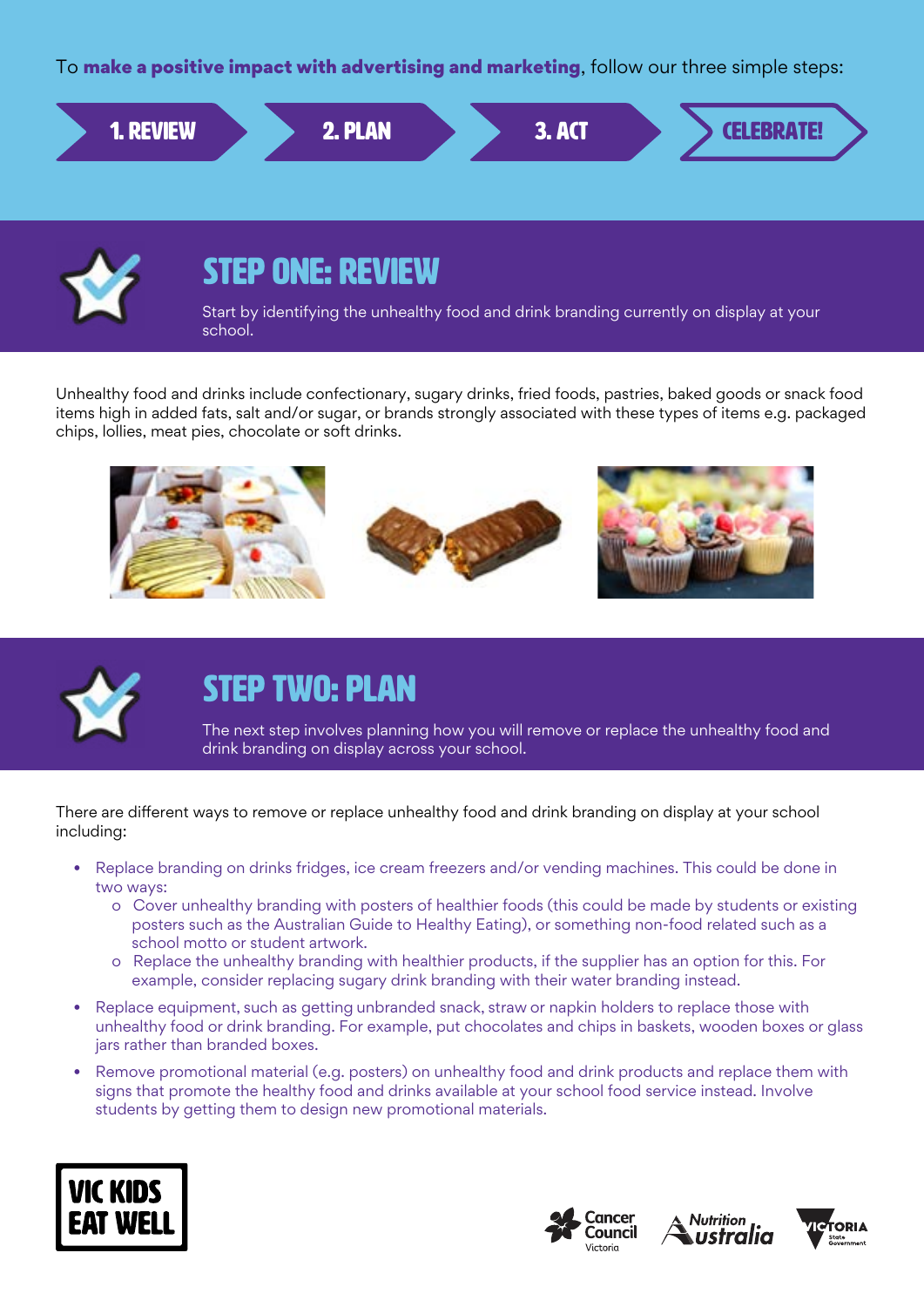Find out who your local distributor is or where your school buys its products. Contact the supplier to discuss and determine what healthier food and drink branding is available.

- If there is a contract or agreement in place, discuss with the supplier what flexibility there is and how healthier branding could be included in the existing contract.
- If your school uses a major brand drink supplier, the good news is they are generally open to removing branding associated with their sugary drinks and promoting their water brands instead.
- If the contract is set, you might need to wait to influence the contract when it comes time for renewal. Or consider using a different supplier that can offer the healthier branding you want.











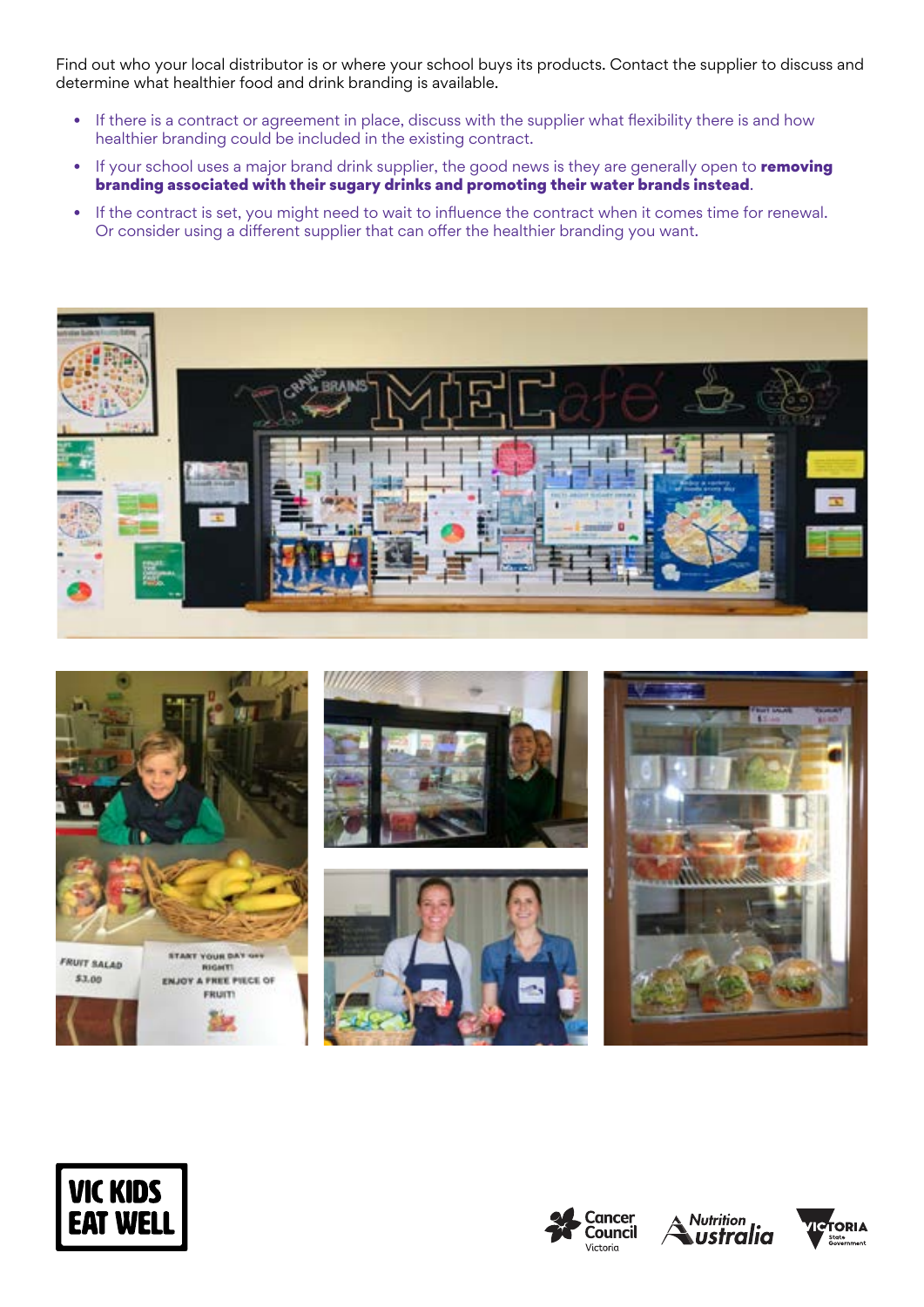## Preparing for change

Look for ways to engage your school community in making changes. Take opportunities to talk to families, staff, students, canteen staff and volunteers to get a sense of the 'appetite' for change and the best way to introduce changes. Involve the Parents and Friends Association, School Council, Sustainability Club or Wellbeing Committee if there is one. You might want to make changes all at once or use a gradual approach.

**All at once** involves making the changes overnight or all in one go. An ideal time to do this is at the beginning of a new school year or term, however it can be done at any time. This is a quick way to drastically improve the healthy eating messages through changing the food and drink branding promoted at your school.

However, change might take time depending on the contracts or agreements your school has with suppliers so a gradual approach might be more realistic. This option gives your school more time to remove or replace current branding of unhealthy foods and drinks. There are two ways to take a gradual approach:

- 1. Remove or replace the branding on the fridges first, then move onto removing or replacing the remaining branding across your school.
- 2. Hide branding if it's not possible to replace it or cover it up, such as moving the drinks fridges or ice cream freezers out of view of students. Menu boards can be used to advertise what is available instead.





#### STEP THREE: ACT

Now you've done all the groundwork, it's time to put it into action.

Remember, this is just one of the 'bites' you can do to put the fun into fundraising and give your branding a healthy boost. Check out ['Get creative with healthy fundraising'](https://www.vickidseatwell.health.vic.gov.au/resources) and '[Add health appeal to meal deals](https://www.vickidseatwell.health.vic.gov.au/resources)'.